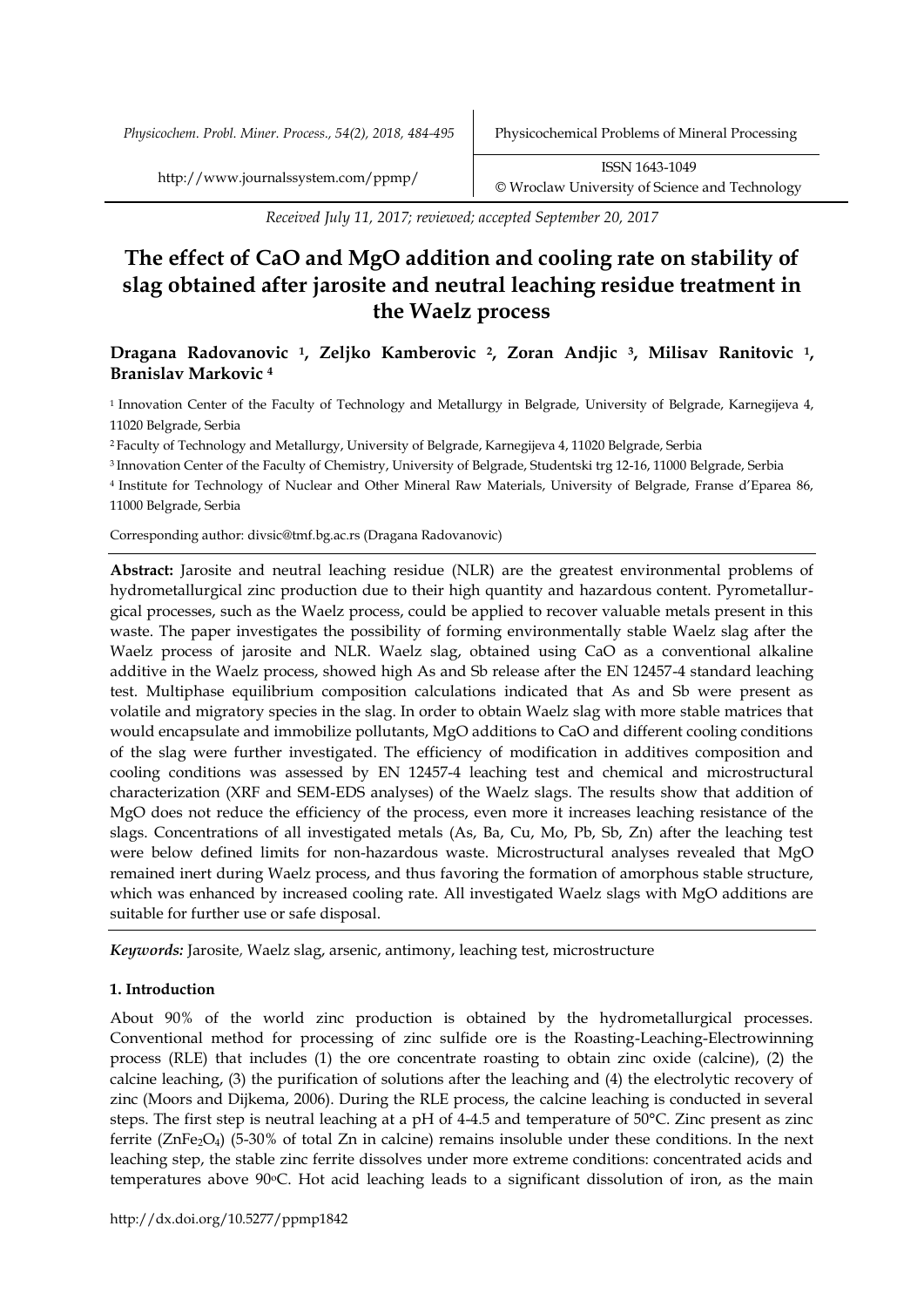impurity in raw material. The obtained solution is purified by precipitation of iron in the form of jarosite, goethite or hematite (Basturkcu and Acarkan, 2017). Jarosite precipitates by introducing ammonium or other monovalent ions to form an insoluble iron compound  $((MeFe<sub>3</sub>(SO<sub>4</sub>)<sub>2</sub>(OH)<sub>6</sub>)$ wherein Me =  $K^+$ ,  $NH_4^+$ ,  $H^+$ ,  $Na^+$ ,  $^{1/2}Pb^{2+}$ ). It is estimated that 2 Mg of produced zinc leads to the formation of around 1 Mg of jarosite. Jarosite is a hazardous waste due to the presence of soluble elements, such as Cd, Pb and As. Because of its high quantity and hazardous content, jarosite residue is considered to be the greatest environmental problem in the primary production of zinc (Moors and Dijkema, 2006; BAT, 2014). The best available techniques recommended for the treatment of residues from the hydrometallurgical zinc production are pyrometallurgical processes (for residues that do not contain a higher amount of zinc ferrite and precious metals) and compaction and Jarofix process for jarosite residue (BAT, 2016).

Proposed treatments, compaction and Jarofix process, lead to the stabilization of jarosite residue and its environmentally safe disposal (BAT, 2016). However, the significant amounts of metals contained in jarosite (Zn, Pb, Cu and Fe) are permanently lost. Pyrometallurgical processes could be applied for jarosite treatment in order to valorize metals present in this waste. The Waelz process is a pyrometallurgical method usually used for treatment of Zn/Pb bearing waste, such as the electric arc furnace dust (EAFD) from steel production and neutral leaching residue (NLR) from Zn production (Mombelli et al., 2015). The Waelz process includes the reduction, the vaporization and oxidation of zinc and lead. The Zn/Pb materials are mixed with a reducing agent (coke) and flux (lime, quartz or other additives) in the specific ratio, homogenized, pelletized and sent to a rotary kiln furnace. The process is carried out at high temperatures ( $1200-1400\text{°C}$ ) in the reducing atmosphere. Zn, Pb, Cd and potentially present rare metals (such as In) vaporize and transform to oxides at an outlet of the kiln. Products of the process are Waelz oxide and slag. Waelz oxide is an impure mixture of zinc and lead oxides and other volatile components of a charge. The other non-volatile components, primarily iron and calcium oxide, remain in the furnace forming the Waelz slag (Quijorna et al., 2014). Prajsnar et al. (2015) investigated the influence of temperature, time and quantity of flux (lime) and reducing agents on the efficiency of the Waelz process of Zn/Pb raw materials. They found that an increase in process temperature in the range from 1000 to 1200 $\degree$ C and lime addition from 0 to 12% resulted in decrease of zinc and lead content in Waelz slag, e.g. it led to a higher yield of Zn and Pb in the Waelz oxide. Stopić and Friedrich (2009) recommended operation temperature for the Waelz process to be higher than 1100<sup>o</sup>C in order to provide extraction of ZnO from zinc ferrite. Also, Mombelli et al. (2015) recommended the operation time to be no longer than 1 h for the Waelz process. A long process time could cause oxidation of metal sulfides encapsulated in a glassy matrix of the Waelz slag. The newly formed metal oxides are not fixed within the matrix, and can be easily dissolved in water.

The Waelz slag can be used as a material in civil engineering, e.g. for road construction (BAT, 2014). In order to characterize the slag as a safe raw material, it is necessary to determine its physicalchemical stability, especially in contact with water. Proper modifications of the kiln charge lead to an optimal chemical composition of the slag allowing the stabilization of toxic elements (As, Pb, Cd) (Mombelli et al., 2016). Slag is chemically defined by its index of basicity (BI), which is calculated as a ratio of alkali and acid oxides  $((CaO+MgO)/(SiO<sub>2</sub>+Al<sub>2</sub>O<sub>3</sub>), %$ ). Slag rich in lime content (BI > 1) is the alkaline slag, while slag with high silica content is referred as the acid slag ( $BI < 1$ ). Operation under alkaline conditions, resulting in formation of alkaline slag, is preferred in practice. The reason for this is a longer operating period of the kiln refractory and a higher yield of zinc. However, acidic slag is characterized by increased chemical stability and reduced leaching of metals. Barna et al. (2000) investigated the influence of physicochemical and mineralogical characteristics of different Waelz slags on pollutants release. Alkaline slags have shown to be more sensitive to changes in the pH value of solutions and less stable to metals leaching. Although having a lower acid neutralization capacity, which depends on the amount of basic oxide in the material, the acidic slags showed a lesser degree of metals leaching. Mineralogically, the alkaline and acidic slags differ significantly. Alkaline slag is characterized by a calcium silicate matrix. Some calcium silicates present in matrix that possess hydraulic properties, react and dissolve in water, releasing hazardous components to the environment. Mombelli et al. (2014) identified principal calcium silicate phases that react with water and thus are responsible for the release of elements. As the polluting elements are generally bound to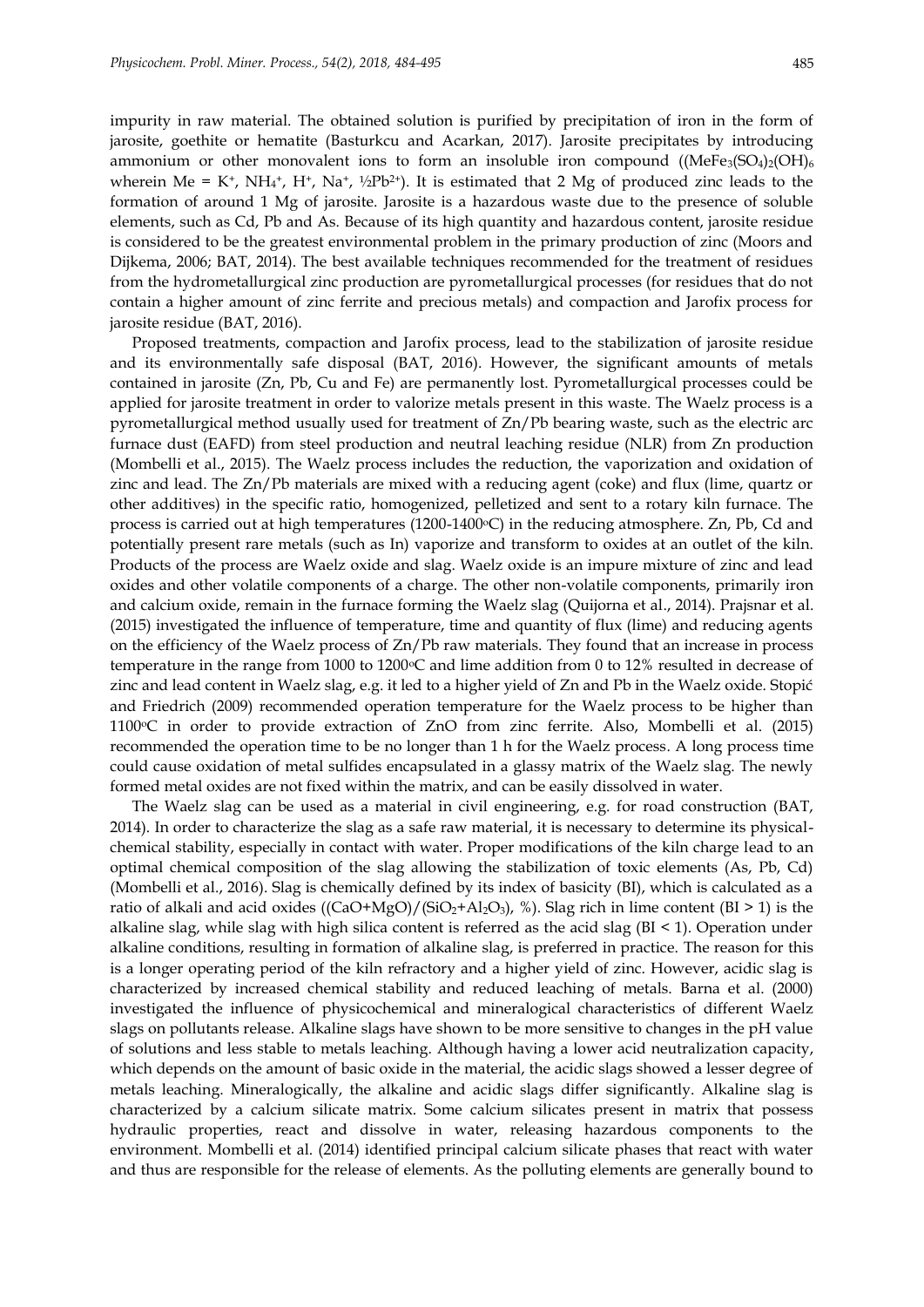the silicates, the two possible ways to avoid their leaching are a decrease in either the amount of silicates, or in their solubility. In the work of Mombelli et al. (2016), the authors recommended the MgO content of 5-7%, Al<sub>2</sub>O<sub>3</sub> 7-10% and CaO content less than 30% in order to ensure the slag stability. Daugherty et al. (1983) showed that the acidic operation condition (BI<1) produces a glassy, amorphous structure of the slag matrix. Formation of an amorphous matrix depends on the chemical composition and cooling rate of the slag (Tossavainen et al., 2007). Rapid water cooling of the slag may result in an amorphous structure of the matrix which encapsulates the metal oxides, reducing their solubility. Water cooled slag has the same structural constituents as the air-cooled slag, but an order of magnitude smaller (Mombelli et al., 2015). The higher cooling rate prevents nucleation of the calcium silicate crystals, and thus provides an amorphous structure. This fact causes an increase in the stability of the slag and reduces metals leaching. Tossavainen et al. (2007) found that the slag with BI > 1 can also form a glassy structure after rapid cooling as a result of higher MgO content. They investigated characteristics of four different types of steel slags under different cooling conditions, and found that a ladle slag, the one with the highest MgO content, had showed the highest tendency of forming a glassy structure.

This work is a part of a study of a new jarosite and NLR treatment process aiming at the valorization of the valuable metals present in this waste. The objective of this research was the formation of environmentally stable slag after Waelz process of jarosite and NLR, with high leaching resistance, suitable for further use or safe disposal. The work investigates the influence of CaO as a conventional alkaline additive in the Waelz process on leaching behavior of pollutants, especially As and Sb. Furthermore, the work investigates the influence of different MgO addition to CaO and cooling rate on stability of the obtained Waelz slags. The efficiency of modification in additives composition and the cooling condition was experimentally demonstrated by the leaching test and SEM-EDS analyses of the Waelz slags.

#### **2. Materials and methods**

#### **2.1 Jarosite residue and NLR**

Jarosite residue and NLR (Zn/Pb materials) used in this research originate from the zinc production and processing in Zorka Šabac Non-Ferrous Metallurgy Plant, located in the north-west part of the Republic of Serbia, 90 km away from the capital Belgrade. The amount of Zn/Pb materials, deposited in the Šabac tailings pond, is estimated at over 300,000 Mg of jarosite, and 100,000 Mg of NLR containing significant amount of Zn and Pb, as well as the precious (Cu and Ag) and minor metals (In). Jarosite and NLR were sampled at different points of the tailings pond (354 drill holes, in the range of 0.5-3.5 m depths with a step of 0.5 m). The samples were homogenized and dried to the constant weight at 105°C in order to determine moisture content. Jarosite and NLR contained 25.5 and 30.3 mass% of moisture, respectively. The determination of chemical and mineralogical composition included X-Ray Fluorescence (XRF), X-ray powder diffraction (XRD) and Thermogravimetric and Differential Thermal Analysis (TG-DTA) analyses. Table 1 presents the composition of the Zn/Pb materials.

As expected, the jarosite residue mainly contains jarosite  $(NH_4Fe_3(OH)_6(SO_4)_2)$  and/or plumbojarosite (PbFe<sub>6</sub>(OH)<sub>12</sub>(SO<sub>4</sub>)<sub>4</sub>), as well as franklinite (zinc ferrite, ZnFe<sub>2</sub>O<sub>4</sub>). NLR includes mainly franklinite and anglesite (PbSO<sub>4</sub>). The material also contains quartz (SiO<sub>2</sub>).

#### **2.2 The Waelz process**

In this work, CaO and MgO (p.a.) were investigated as additives in the Waelz process of jarosite residue and NLR. Prior to mixing with Zn/Pb materials, CaO and MgO were calcined for 1 h at 1000°C. In order to obtain the maximum homogenization, the all used materials were sieved to obtain a size fraction of -500 μm prior to mixing. Mixtures of Zn/Pb materials (75% jarosite and 25% NLR) with 12% of additives and 30% of coke in the form of pellets were processed in a short laboratory rotary kiln for 1 h at a constant temperature of 1200 °C. The Waelz slag, obtained using CaO as the only additive, was labeled as a referent slag for further investigation. In order to gain more stable Waelz slag, the MgO addition (25% and 50% mixture with CaO) and different cooling rate (on air and in water) were analyzed. Sample identification and relative experimental conditions are presented in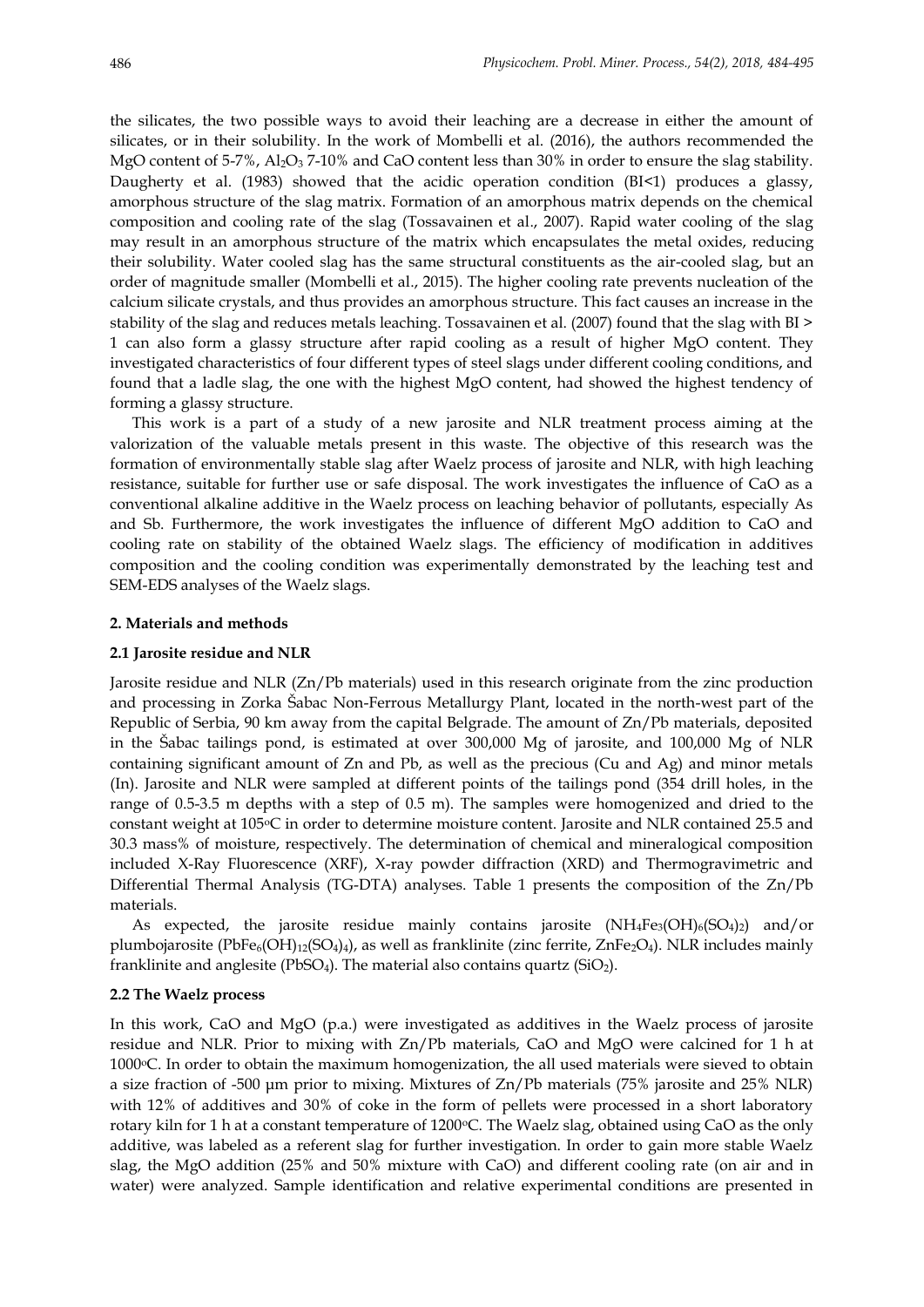Table 2. Chemical compositions of the obtained slags were determined by the X-Ray Fluorescence (XRF) analyses performed by the use of a Thermo Scientific Niton XL3t analyzer.

| has result of the correct that is a sensor to the correct of the correct of the correct of the correct of the c |                  |            |  |  |  |  |  |  |
|-----------------------------------------------------------------------------------------------------------------|------------------|------------|--|--|--|--|--|--|
| Component                                                                                                       | Jarosite residue | <b>NLR</b> |  |  |  |  |  |  |
| $NH_4Fe_3(OH)_6(SO_4)_2$ / $PbFe_6(OH)_{12}(SO_4)_4$                                                            | 54.87            |            |  |  |  |  |  |  |
| ZnFe <sub>2</sub> O <sub>4</sub>                                                                                | 29.53            | 84.19      |  |  |  |  |  |  |
| PbSO <sub>4</sub>                                                                                               |                  | 5.39       |  |  |  |  |  |  |
| SiO <sub>2</sub>                                                                                                | 6.89             | 4.76       |  |  |  |  |  |  |
| CaO                                                                                                             | 0.84             | 0.66       |  |  |  |  |  |  |
| $Al_2O_3$                                                                                                       | 1.98             | 1.09       |  |  |  |  |  |  |
| MgO                                                                                                             | 0.04             | 0.13       |  |  |  |  |  |  |
| К                                                                                                               | 0.26             | 0.08       |  |  |  |  |  |  |
| Na                                                                                                              | 0.10             | 0.03       |  |  |  |  |  |  |
| $\mathbf S$                                                                                                     | 8.96             | 1.97       |  |  |  |  |  |  |
| Cu                                                                                                              | 0.52             | 1.05       |  |  |  |  |  |  |
| As                                                                                                              | 0.33             | 0.31       |  |  |  |  |  |  |
| Sb                                                                                                              | 0.02             | 0.02       |  |  |  |  |  |  |
| Ag                                                                                                              | 0.02             | 0.02       |  |  |  |  |  |  |
| In                                                                                                              | 0.01             | 0.02       |  |  |  |  |  |  |

Table 1. Composition of jarosite and NLR, mass %

Table 2. Sample identification and relative experimental conditions, mass %

|                   | $Zn$ /Pb material | Additives  |     |     | Coke       |            |                   |
|-------------------|-------------------|------------|-----|-----|------------|------------|-------------------|
| Sample            | Jarosite residue  | <b>NLR</b> | CaO | MgO | in pellets | to furnace | Cooling rate      |
| Ca <sub>100</sub> | 75                | 25         | 100 |     | 10         | 20         | on air            |
| Mg25A             | 75                | 25         | 75  | 25  | 10         | 20         | on air            |
| Mg25W             | 75                | 25         | 75  | 25  | 10         | 20         | in water, 30 min. |
| Mg50A             | 75                | 25         | 50  | 50  | 10         | 20         | on air            |
| Mg50W             | 75                | 25         | 50  | 50  | 10         | 20         | in water, 30 min. |

#### **2.3 The Waelz slag stability analyses**

The Waelz slag leaching resistance was analyzed by performing a standard leaching test EN 12457-4 (2002): bottles, containing 100 g of granulated slag (<10mm) and deionized water (liquid to solid ratio, L/S 10), were rotated for 24 h. This is a mild leaching procedure often used to determine the long-term effects of leaching. Solutions after the leaching test were filtered through the blue-ribbon filter papers. Samples were acidified with nitric acid (HNO<sub>3</sub> p.a.) to pH<2 prior to the metal content determination on a Varian Vista 715 ICP-OES (Inductively Coupled Plasma Optical Emission Spectrometry) device. Triplicate assays were carried out. Microstructure of the obtained Waelz slag was studied using a Scanning Electron Microscopy (SEM) JEOL JSM-5800 at 20 kV. Prior to the SEM analyses the slag samples were crushed to 2mm diameter particle size. The chemical composition of the samples was analyzed using an Energy Dispersive Spectrometer (EDS) Isis 3.2, with a SiLi X-ray detector (Oxford Instruments, UK) connected SEM, and computer multi-channel analyzer.

#### **2.4 Multiphase equilibrium composition calculations**

In order to investigate the leaching behavior of minor metals present in the Waelz slag (As and Sb) and interpret leaching test results, equivalent composition of the slag during the Waelz process was determined using the Outotec HSC Chemistry software. The results are presented in the form of temperature - equivalent mass composition diagrams.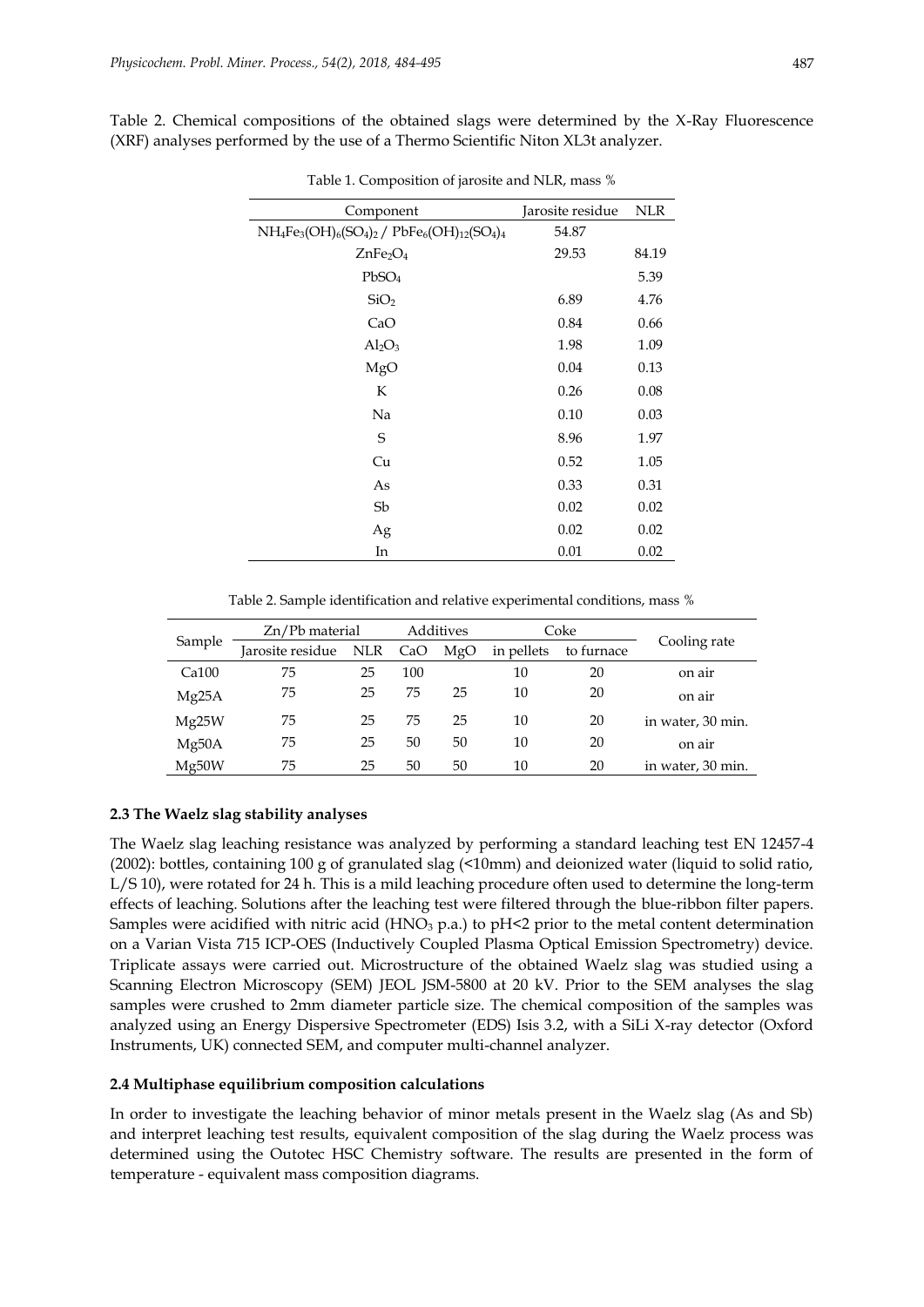#### **3. Results and discussion**

#### **3.1 The Waelz slag**

Compositions of the obtained Waelz slags are presented in Table 3. The main component of the slags is Fe in the form of oxides hematite (Fe<sub>2</sub>O<sub>3</sub>) or magnetite (Fe<sub>3</sub>O<sub>4</sub>). Hematite is one of the products of jarosite thermal decomposition (Frost et al., 2005; Ju et al., 2011), while magnetite (Fe<sub>3</sub>O<sub>4</sub>) is formed due to the partial hematite decomposition (Kerolli-Mustafa et al., 2016) and thermal decomposition of zinc ferrite (Stopić and Friedrich, 2009). Zn and Pb are present in a reduced amount compared to the Zn/Pb material, confirming the efficiency of the Waelz process. Cu is present in certain amount, probably in a sulfide form, as well as As and Sb. High content of CaO and MgO is a result of addition of these oxides as additives in Waelz process, while  $SiO<sub>2</sub>$  and  $Al<sub>2</sub>O<sub>3</sub>$  have already been present in the initial Zn/Pb material. BI, as the ratio of alkaline and acid oxides, is the same for all the three slags due to the same amount of alkaline additives (12%), but with different CaO/MgO content. The obtained slags belong to the alkaline slags with BI > 1.

Table 3. Chemical composition of different Waelz slags with calculated BI, mass %

| Component $Fe_2O_3$ CaO MgO SiO <sub>2</sub> Al <sub>2</sub> O <sub>3</sub> Cu Zn Pb As Sb |  |  |                                                                    |  |  | BI |
|--------------------------------------------------------------------------------------------|--|--|--------------------------------------------------------------------|--|--|----|
| Ca100                                                                                      |  |  | 58.06 24.38 0.11 11.09 2.99 0.54 1.02 0.42 0.086 0.051 1.7         |  |  |    |
| Mg25                                                                                       |  |  | 56.36 18.10 5.71 10.78 2.91 1.55 1.75 0.41 0.067 0.045 1.7         |  |  |    |
| Mg50                                                                                       |  |  | 66.43  9.67  8.75  8.34  2.25  1.53  0.73  0.05  0.244  0.037  1.7 |  |  |    |

### **3.2 The Effect of CaO as an additive on the Waelz slag stability**

The Waelz slag sample Ca100, obtained using CaO as the only additive, was subjected to the EN 12457-4 standard leaching test, and the results are presented in Table 4.

Zn and Pb are metals with a high content in jarosite residue and NLR. Their concentrations in a solution after leaching are well below the maximum allowed concentration (MAC) for the nonhazardous waste: 1.0 mg/kg of Pb and concentration of Zn below detection limit. The reasons for low concentrations in solution are: (1) low content of Zn and Pb in the Waelz slag due to the effective Waelz process, and (2) Zn and Pb that remained in the Waelz slag were probably in the form of stable zinc ferrite (Stopić and Friedrich, 2009) and metallic lead (Frost et al., 2005), respectively. The measured concentration of Ba (1.3 mg/kg), Cu (0.03 mg/kg) and Mo (2.1 mg/kg) were also well below the MAC for the non-hazardous waste. Concentrations of As and Sb in solutions after the EN 12457-4 test were higher than MAC, 3.6 and 2.9 mg/kg, respectively. Content of these elements in Zn/Pb material is very small (Table 1). In order to investigate As and Sb behavior during the Waelz process of Ca100 mixture, the multiphase equilibrium composition calculations with Outotec HSC Chemistry software were applied. The results are shown in Fig.1.

The arsenic-containing minerals typically occur in the base metal ore and enter the metallurgical processes as impurities. The pyrometallurgical mineral processing, including roasting, converting and smelting of arsenic-bearing ore, can mobilize the stable arsenic. In these processes, arsenic is usually present as arsenite (As(III)) or arsenate (As(V)) inorganic oxyanions, where arsenite is more toxic and soluble than arsenate (Nazari et al., 2016). Arsenic species are removed from solution after the hot acid leaching (RLE process) by precipitation along with jarosite residue. As $O_4^3$  is incorporated into a jarosite structure by substitution of SO4<sup>2.</sup> in lattice (Patiño et al., 2013). Mills et al. (2009) investigated a thermal decomposition of arsenian plumbojarosite. They found that arsenic forms an apatite-type phase,  $Pb_5(AsO_4)_2(SO_4)O$ , at temperatures up to 860°C. At temperatures above 860°C, crystalline hematite and lanarkite, Pb<sub>2</sub>O(SO<sub>4</sub>) coexist with an amorphous phase. It can be concluded that arsenic vaporized, or was contained in the amorphous phase. Flores et al. (2016) studied thermal and chemical decomposition of the ammonium–arsenic jarosite, and found that most of arsenic retains absorbed on hematite particles in an amorphous compound at elevated temperatures and alkaline conditions. Hu et al. (2015) stated that the physical adsorbed arsenic (both in the form of As(III) and As(V)) is easily released at high temperatures ( $>1050$ <sup>o</sup>C), and forms various kinds of arsenites/arsenates with the present inorganic compounds (Ca, Fe, Al). Fig.1 shows that some of arsenic species vaporize at  $1200^{\circ}$ C during the Waelz process, while a part of arsenic remains in the Waelz slag as alkali-arsenites.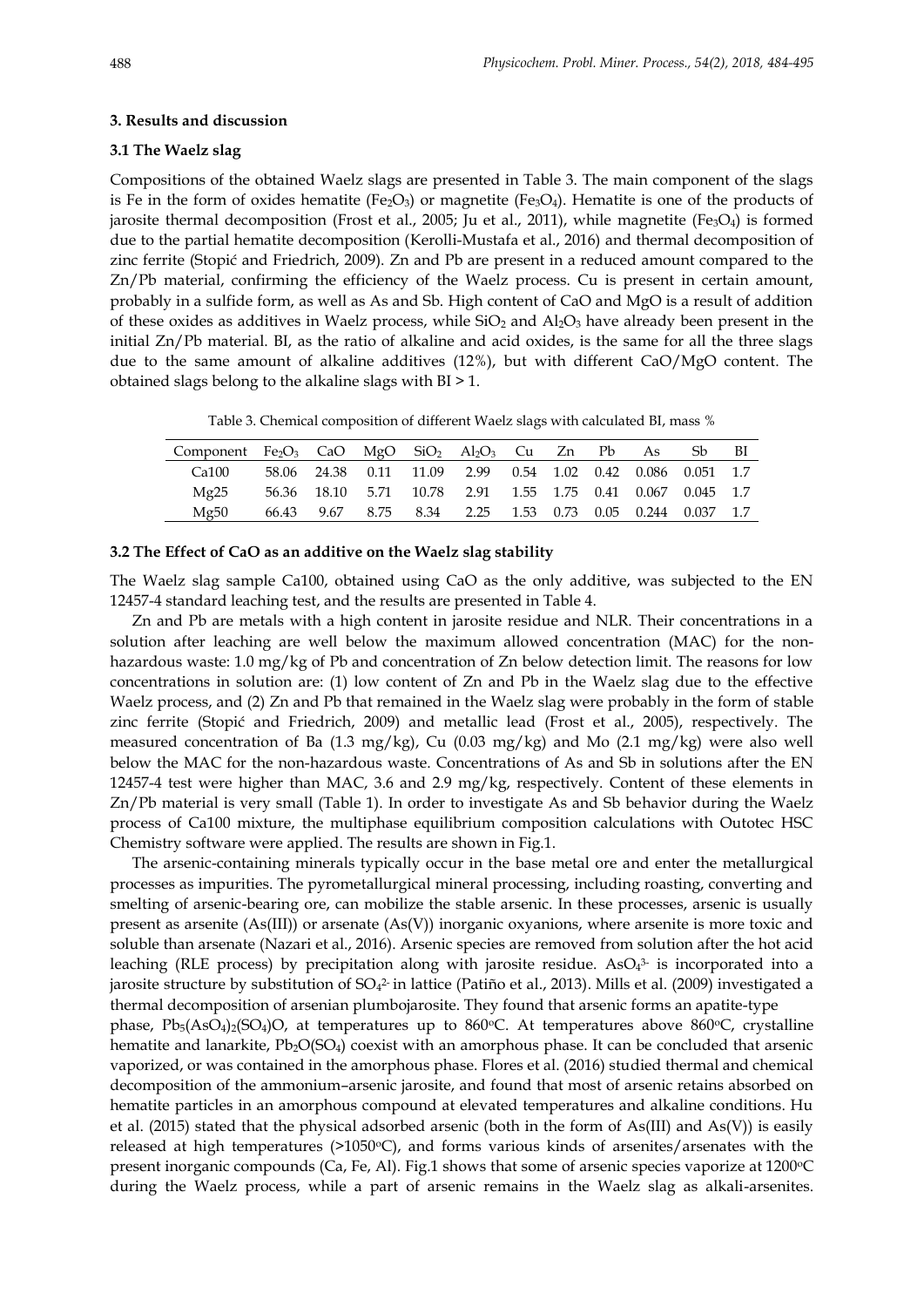Arsenites are readily soluble in contact with water, as evidenced by the As concentration above the MAC for the non-hazardous waste in solutions after EN 12457-4 test. Antimony is similar to arsenic in its chemical properties and toxicity, and is typically found as sulfide  $(Sb_2S_3)$  and oxide  $(Sb_2O_3)$ (Multani et al., 2016). Sb is also incorporated as co-precipitates in the jarosite residue, but in contrast to As, Sb(V) substitutes Fe(III) within jarosite structure. There are a few data in literature on the behavior of antimony during thermal treatment of jarosite (Multani et al., 2016; Karimian et al., 2017). Karimian et al. (2017) investigated Sb and As behavior during jarosite transformation under reducing conditions, and concluded that Sb is much less strongly sorbed to the new formed Fe solid phases than As. The results presented in Fig. 1 confirmed the statement of Multani et al. (2016) that elemental antimony is fairly volatile at temperatures >500°C. As such, Sb should mostly be contained in the Waelz oxide. Its retention in the slag is probably due to a short operation time of the Waelz process.

Table 4. EN 12457-4 leaching test results of Ca100 sample, mg/kg\*

| Element As Ba Cu Mo Pb Sb Zn pH               |  |  |  |  |
|-----------------------------------------------|--|--|--|--|
| Ca100 $3.6$ 1.3 0.03 2.1 1.0 2.9 < 0.05 11.0  |  |  |  |  |
| $MAC^{**}$ 2.0 100 50 10 10 0.7 50 $\geq 6.0$ |  |  |  |  |

*\** Concentrations of Cd, Cr, Hg, Ni and Se were below detection limits for these metals \*\* MAC- maximum allowed concentration for the non-hazardous waste (Rulebook, 2010)



Fig. 1. Equilibrium amount of a) arsenic and b) antimony phases during Waelz process

In the Waelz slag, arsenic and antimony are present as highly mobile species. The method for their immobilization could be the encapsulation within a stable matrix. Encapsulation involves physical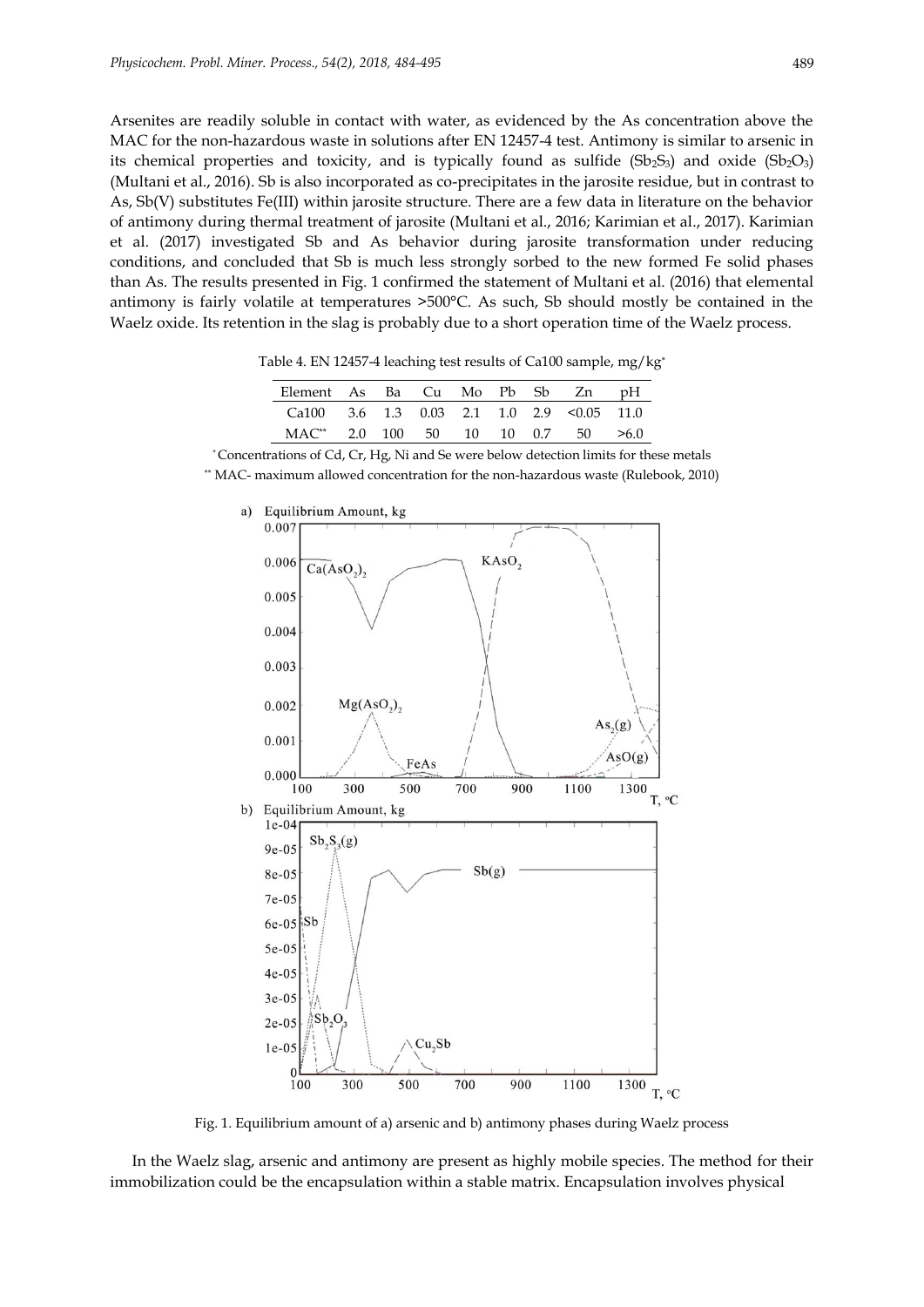interaction (non-chemical encapsulation), chemical interaction (cement-based and lime-based processes), or thermal interaction (vitrification and thermoplastic polymer encapsulation) between the waste and solidifying reagents in order to isolate the pollutants within an inert compound with a high structural integrity (Conner and Hoeffner, 1998). Ca100 is an alkaline slag due to addition of CaO as a flux in the Waelz process. Alkaline slag is characterized as less stable than acid ones due to calcium silicates present in a matrix which easily react and dissolve in water. In order to analyze the structure of the Waelz slag, Ca100 sample was subjected to a SEM-EDS. SEM image coupled with the EDS analysis of selected specific phases/points of Ca100 slag structure is presented in Fig. 2. The micrograph shows a porous structure of the Waelz slag, obtained by the use of CaO as the only additive, with large elongated and prismatic gypsum crystallites. These gypsum crystallites partially originate from the primary Zn/Pb material, and partially are formed during the Waelz process. According to EDS analyses it can be concluded that the Fe oxides, as the final product of the Waelz process of jarosite and NLR, with poorly formed calcium ferrites and silicates, and unreacted CaO are also present in the slag structure. The porous matrix of Ca100 slag has not succeeded to incorporate and immobilize migratory elements, which resulted in a high As and Sb concentration in a solution after the EN 12457-4 leaching test.



Fig. 2. SEM-EDS analysis of Ca100 sample of the Waelz slag

#### **3.3 The Effect of MgO addition on the Waelz slag stability**

The aim of MgO addition was a modification of charge composition in order to obtain the stable Waelz slag suitable for further use or safe disposal. More stable acid slags are characterized by an amorphous structure which could also be formed within the structure of alkaline slags increasing the cooling rate (Tossavainen et al., 2007). Due to this reason, the effect of cooling conditions on the Waelz slag stability was investigated. The slags obtained with two different MgO contents in additives (25% MgO + 75% CaO and 50% MgO + 50% CaO) were cooled on air and in water for 30 min. The slags were subjected to the EN 12457-4 leaching test and the results are presented in Table 5.

The comparison of the results of EN 12457-4 test of Ca100 sample (Table 4) with samples with MgO addition (Table 5) has shown that with increasing MgO content, the pH values of solutions decreases. The reason for this is the decreased concentrations of alkali ions present in solutions, primary  $Ca^{2+}$ ions. Also, there are minor differences in the pH values between the samples obtained by different cooling rate (Mg25A compared to Mg25W and Mg50A compared to Mg50W). Concentration of Cu and Mo varies between 0.35 and 0.64 mg/kg for Cu and 0.54 and 0.65 mg/kg for Mo. However, these values are well below the maximum allowed concentration for the non-hazardous waste defined for copper and molybdenum, 50 and 10 mg/kg, respectively. Concentrations of Pb were under the detection limits (0.5 mg/kg) in solutions after the leaching of samples with MgO and lower compared to Ca100 sample (1.0 mg/kg). Barna et al. (2000) and Mombelli et al. (2015) also found that Pb release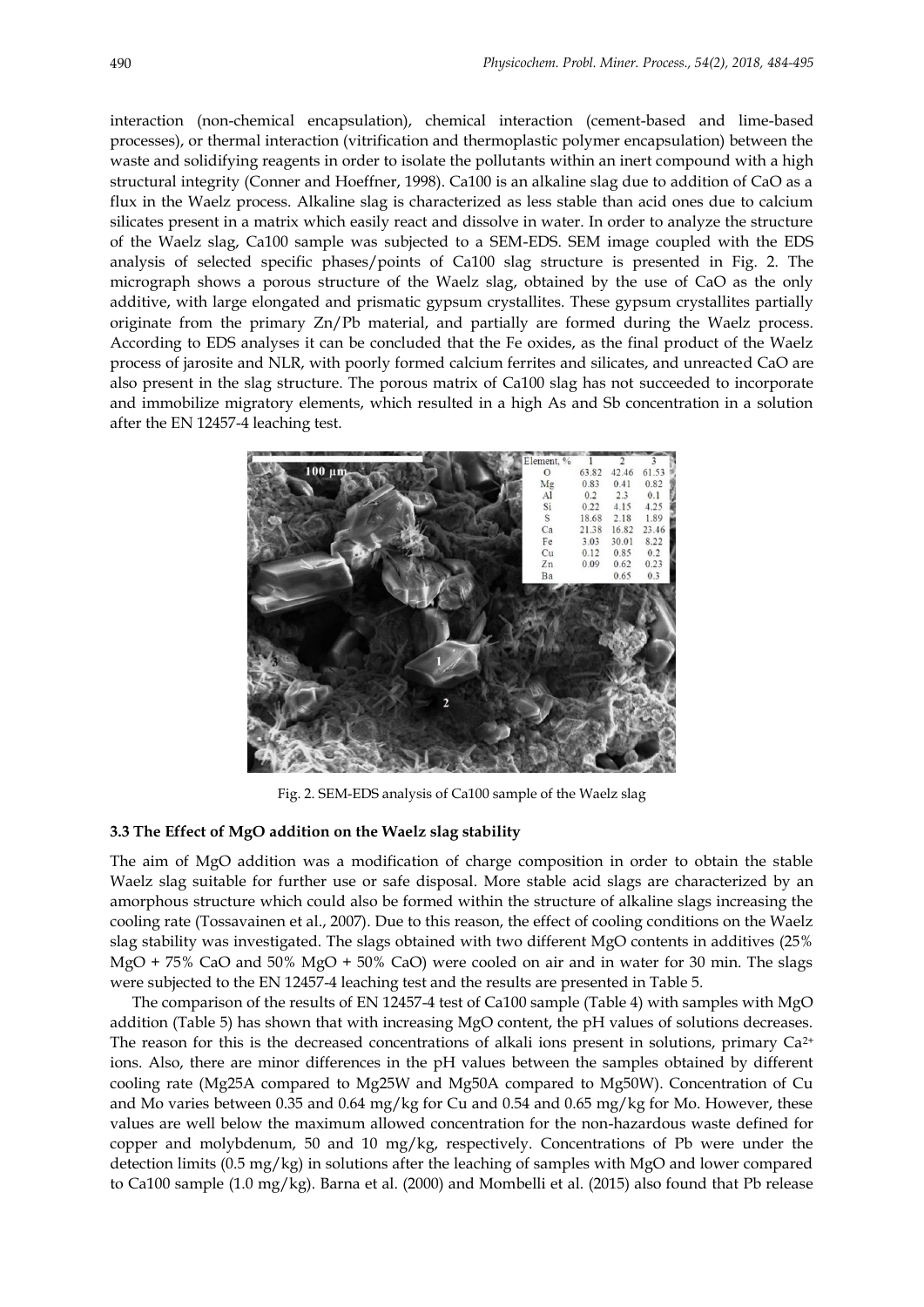from the Waelz slag was greater in alkaline conditions, while the release of Zn increased with decreasing of pH value. In this work, the Zn concentration was the highest in a solution of Mg25A sample, but decreased for the rapid cooled samples (Mg25W and Mg50W). It can be concluded that different microstructure, obtained by different cooling conditions, has a greater effect on Zn leaching than the pH value. Concentrations of Ba in solutions increased with increasing MgO content in slags, with no evident impact of slags cooling rate on its release. Mombelli et al. (2016) investigated the effect of MgO on Ba release from the Waelz slag, and found that in both cases, with high and low MgO content, barium release could be enhanced. In slags with low MgO content, Ba is dissolved in a calcium silicate lattice. This phase possesses the hydraulic properties and easily reacts with water, thus, releasing Ba. On the other hand, in slags with high MgO content, magnesium replaces Ca and Ba in a silicate lattice, barium remains in the form of BaO, and as an alkaline oxide, it tends to dissolve in water together with the other alkaline elements. Addition of MgO resulted in a decrease of the As leaching, where the As concentrations in all solutions of slags containing MgO were below the MAC. Also, higher cooling rate of the slags led to the reduced arsenic leaching (Mg25A compared to Mg25W, and Mg50A compared to Mg50W) probably by forming more stable matrices with the amorphous structures. Leaching behavior of antimony is similar to arsenic. Addition of MgO resulted in decreased Sb concentration in solutions after the leaching test below the MAC for the nonhazardous waste, 0.7 mg/kg. The immobilization of Sb was also enhanced in matrices obtained by a higher cooling rate, confirming the effect of slag microstructure on the release of the migratory elements. The lowest concentration of arsenic and antimony has been detected in a solution of Mg25W sample, 0.16 and 0.053 mg/kg respectively.

Table 5. EN 12457-4 test results of the Waelz slag containing MgO, mg/kg

| Element/Slag | As   | Ba   | Cu   | Mo   | Pb    | Sb    | Zn     | pH   |
|--------------|------|------|------|------|-------|-------|--------|------|
| Mg25A        | 0.54 | 1.39 | 0.51 | 0.65 | < 0.5 | 0.19  | 6.03   | 8.05 |
| Mg25W        | 0.16 | 1.93 | 0.64 | 0.61 | < 0.5 | 0.053 | 0.79   | 8.04 |
| Mg50A        | 0.62 | 5.63 | 0.42 | 0.55 | < 0.5 | 0.13  | 1.07   | 7.40 |
| Mg50W        | 0.41 | 2.72 | 0.35 | 0.54 | < 0.5 | 0.087 | < 0.05 | 7.41 |
| <b>MAC</b>   | 2.0  | 100  | 50   | 10   | 10    | 0.7   | 50     | >6.0 |

*\**MAC- maximum allowed concentration for non-hazardous waste

In order to investigate the effect of MgO addition and cooling rate on microstructure of the obtained Waelz slag, and thus its stability and resistance to the leaching of migratory elements, the samples were subjected to the SEM-EDS analyses. Fig. 3 shows the micrographs of Mg25A (a) and Mg25W (b), while the micrographs of Mg50A (a) and Mg50W (b) samples are presented in Fig. 4, with the EDS analyses of chemical compositions of selected points. As expected, the major component of slags are the solid iron oxides probably in the form of hematite (Fe $_2O_3$ ) as a product of jarosite thermal decomposition (Frost et al., 2005; Ju et al., 2011), and magnetite (Fe<sub>3</sub>O<sub>4</sub>) formed due to the partial hematite decomposition (Kerolli-Mustafa et al., 2016), and thermal decomposition of zinc ferrite (Stopić and Friedrich, 2009). According to EDS analyses it can be concluded that the present CaO formed needle-like calcium ferrites (Fig.3, a and b), and the unvaporized zinc remained in the form of stable zinc ferrites. CuS and BaS are also present in the structure as the original components of jarosite and NLR. Fig. 3 and 4 show an increased formation of amorphous structure obtained by increase of MgO content in the slags: Mg25A (Fig. 3a) compared with Mg50A (Fig. 4, a) and rapid cooling: Mg25A (Fig. 3a) compared with Mg25W (Fig. 3, b) and Mg50A (Fig. 4a) compared with Mg50W (Fig. 4b). The increase of MgO content and cooling rate resulted in a denser structure with smoother surface which appears more consolidate.

The acid slags are characterized by an amorphous structure due to a high content of silicon that forms a long molecule chains network by polymerization. These chains rearrange slowly into crystals, and thus create an amorphous structure by cooling. Alkaline slag will have the amorphous structure by the rapid cooling of melt and transformation from the liquid to the solid state without forming crystals (Tossavainen et al., 2007). Viscosity of alkaline slags depends on a chemical potential of the primary solid phase. Viscosity of molten slag increases with decreasing temperature and abruptly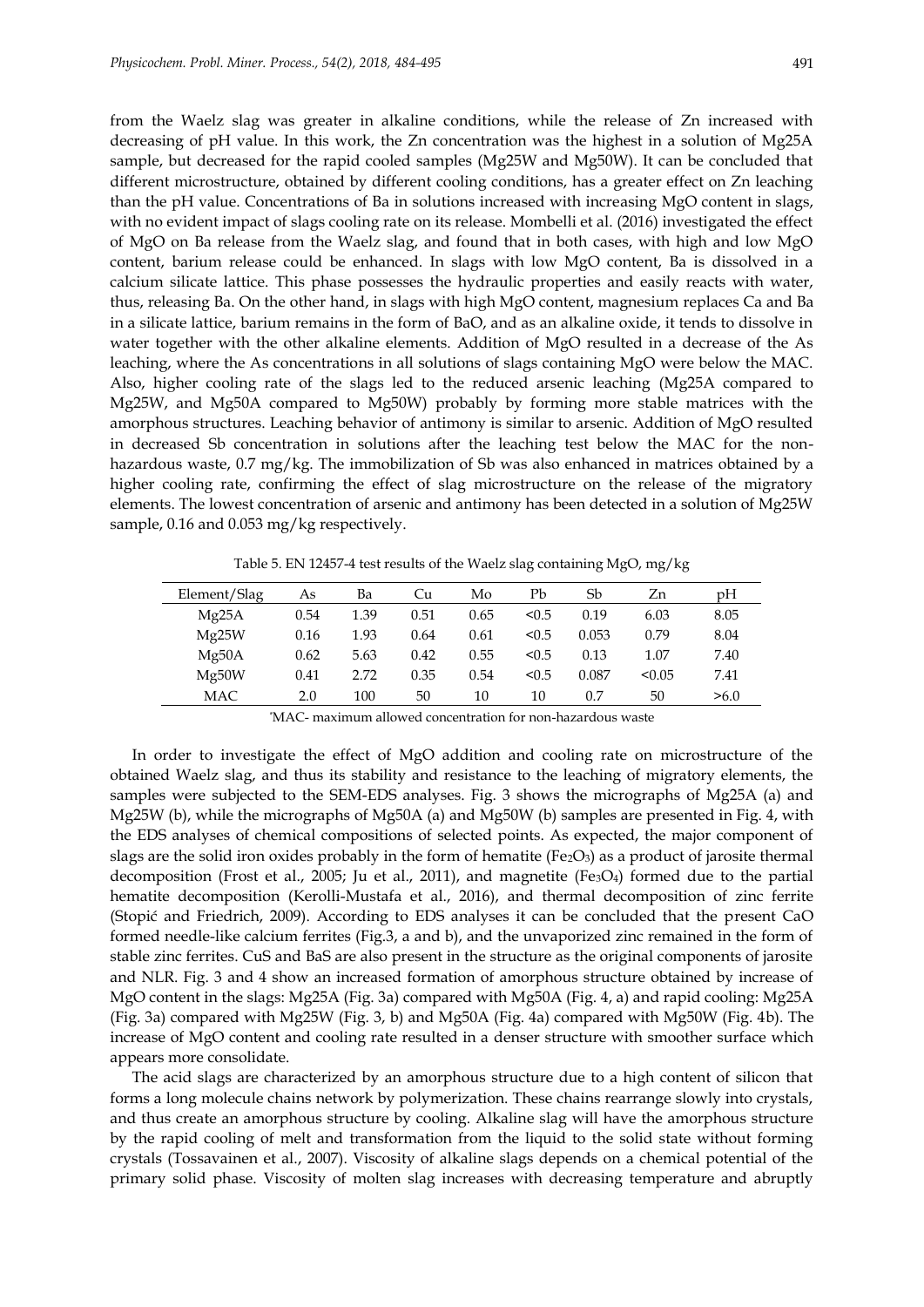increases at a specific crystallization temperature (Lee et al., 2004). Lee et al. (2004) found that the MgO content had a remarkable effect on crystallization temperature that was shifted to higher temperatures with increasing the MgO content in slags. Tossavainen et al. (2007) explained the effect of MgO differently. They found that at  $1400\degree$ C only  $40\%$  of the total MgO content was present in a liquid slag, while the rest was present as the MgO crystals which reduced the BI of the melt, and thus influenced the amorphous structure forming properties in the material. The same can be concluded in this study. Magnesium present in the slags has been detected by the EDS analyses in a very small quantity (< 1%), except in a microstructure of Mg50A sample (Fig.4, a) point 2, where it formed the (Fe, Mg, Ca)-spinel phase. It can be concluded that added MgO remained unreacted, decreasing BI of the rest of the slag (Tossavainen et al., 2007) and, thus, favoring the formation of amorphous structure (Fig. 3 and 4). The amorphous structure encapsulated migratory elements present in the Waelz slag, and reduced their leachability in a contact with water. Modification of additive composition in the Waelz process and cooling conditions of the Waelz slag led to an increase of leaching resistance and stability of the slag.



Fig. 3. Results of the SEM-EDS analyses: a) Mg25A, b) Mg25W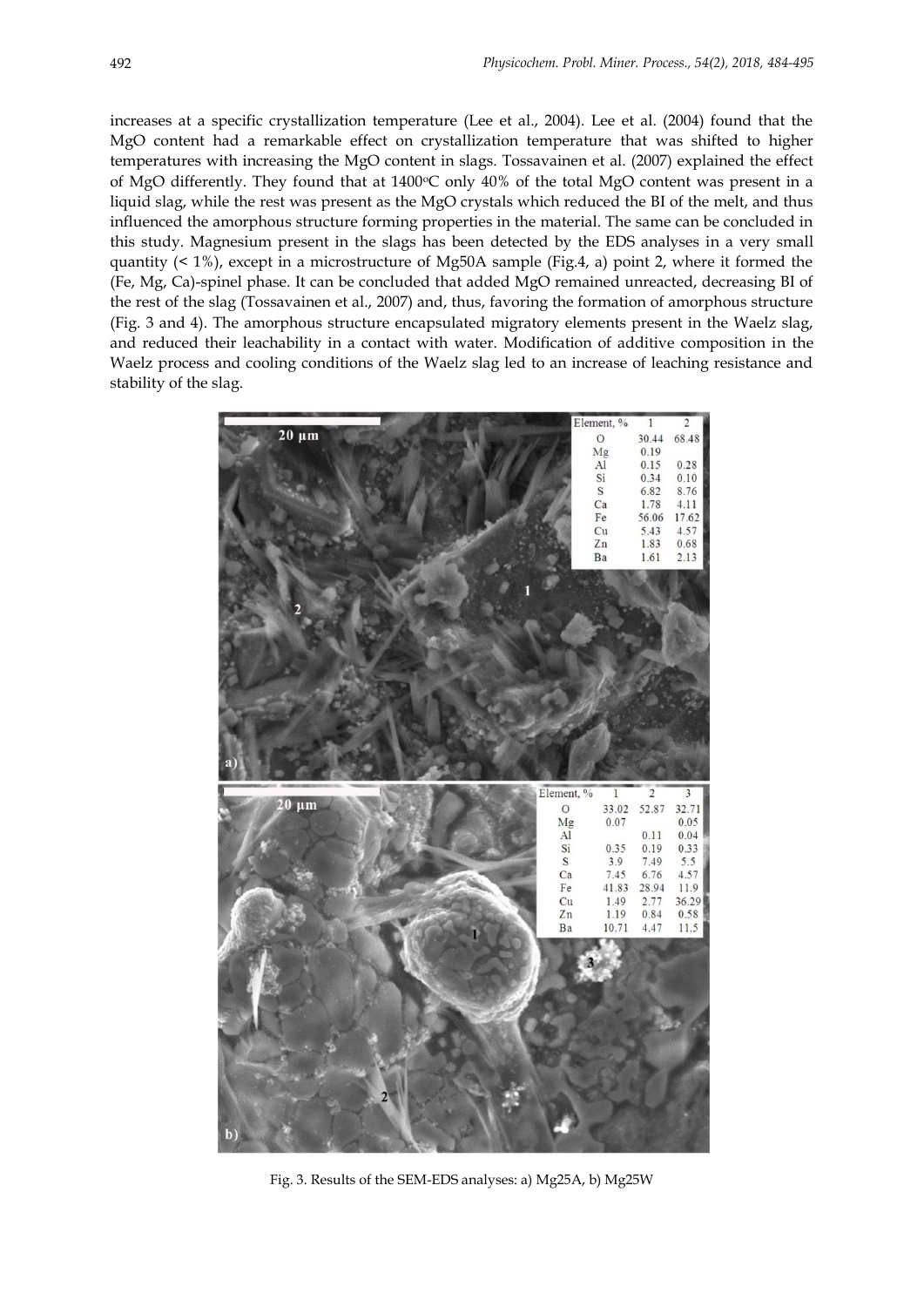

Fig. 4. Results of the SEM-EDS analyses: a) Mg50A, b) Mg50W

#### **4. Conclusions**

The Waelz process was applied for jarosite residue and NLR treatment. Different Waelz slags were obtained by varying MgO content in an additive, and by a different slag cooling rate. The main components of the slags are Fe-oxides with low Zn and Pb content, confirming the efficiency of the Waelz process. BI was the same for all the slags due to the same amount of alkaline additives added (12%), but with different CaO/MgO content. A referent slag, Ca100, obtained using CaO as a conventional additive in the Waelz process showed leaching of As and Sb above the maximum allowed concentration for non-hazardous waste after the EN 12457-4 standard leaching test. Concentrations of the other investigated elements (Ba, Cu, Mo, Pb and Zn) were well below the regulation limits. The multiphase equilibrium composition calculations indicated that a part of arsenic content vaporizes during the process, while the rest remained in the form of highly soluble alkaliarsenites. Sb was present as fairly volatile elemental antimony and its retention in the slag is probably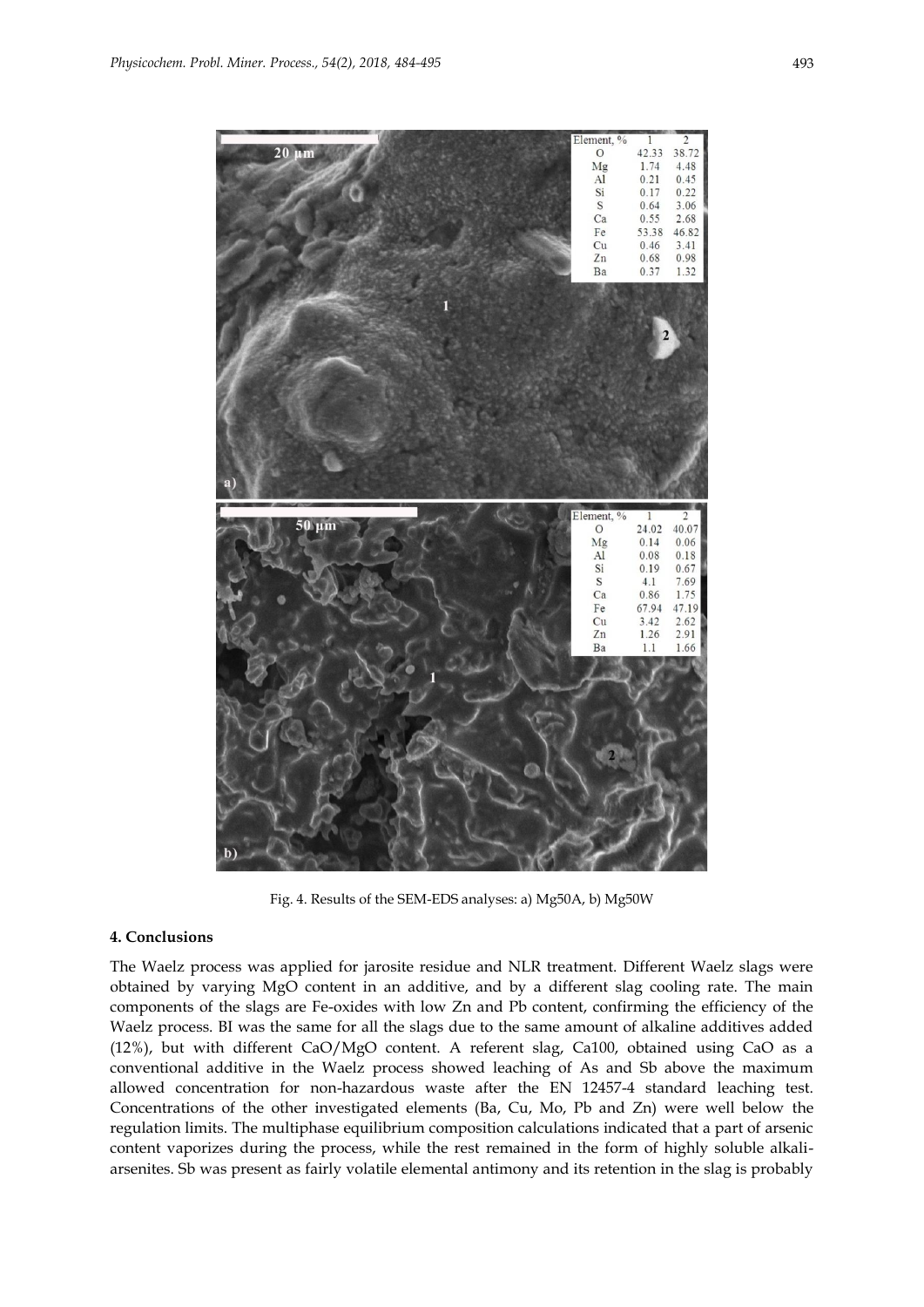due to a short operation time of the Waelz process. A method for immobilization of such mobile species could be by the encapsulation within a stabile matrix. The SEM-EDS analysis of Ca100 slag sample revealed a porous structure of the slag matrix with large gypsum crystallites with poorly formed calcium ferrites and silicates, and unreacted CaO.

In contrast to the referent Ca100 slag, the slags obtained using the additives containing 25% and 50% of MgO showed a reduced leaching of As and Sb below the maximum allowed concentration after the EN 12457-4 test. Concentration of leached Ba, Cu, Mo, Pb and Zn remained well below the regulation limits. Rapid cooling of the slags resulted in a greater decrease in As and Sb leaching, indicating the main role of the slag matrix microstructure in pollutants release. This was confirmed by the SEM-EDS analyses of MgO slags. The addition of MgO and the increased cooling rate led to formation of a denser amorphous structure of the slag matrices, able to encapsulate migratory elements such as arsenic and antimony. The reason for this is MgO that remained inert during the Waelz process reducing BI of the rest of slag content and, thus, favoring the formation of amorphous stable structure.

Modification of additive composition in the Waelz process and cooling conditions of the Waelz slag led to an increase of leaching resistance and stability of the slag. All investigated Waelz slags with MgO additions are suitable for safe disposal or further use in civil engineering.

#### **Acknowledgements**

This work was financially supported by the Ministry of Education, Science and Technological Development of the Republic of Serbia, Project No. TR-34033.

#### **References**

- BARNA, R., BAE, H., MEHU, J., VAN DER SLOOT, H., MOSZKOWICZ, P., DESNOYERS, C., 2000. *Assessment of chemical sensitivity of Waelz slag.* Waste Manage. 20, 115 – 124.
- BASTURKCU, H., ACARKAN, N., 2017. *Selective nickel-iron separation from atmospheric leach liquor of a lateritic nickel ore using the para-goethite method*. Physicochem. Probl. Miner. Process. 531, 212 − 226.
- BAT, European Commission, 2014. *Best available techniques reference document for the non-ferrous metals industries*. Industrial Emissions Directive 2010/75/EU, Final Draft.
- BAT, European Commission, 2016. *Best available techniques conclusions for the non-ferrous metals industries*. Commission Implementing Decision 2016/1032/EU.
- CONNER, J.R., HOEFFNER, S.L., 1998. *A critical review of stabilization/solidification technology*. Crit. Rev. Environ. Sci. Technol. 28, 397 – 462.
- DAUGHERTY, K.E., SAAD, B., WEIRICH, C., EBERENDU, A., 1983. *The glass content of slag and hydraulic activity*. Silic. Ind. 4, 107 – 110.
- EN 12457-4, 2002. Characterization of waste Leaching Compliance test for leaching of granular waste materials and sludges - Part 4: One stage batch test at a liquid to solid ratio of 10 l/kg for materials with particle size below 10 mm (without or with size reduction)
- FLORES, M., PATIÑO, F., PALACIOS, E., REYES, I., REYES, M., FLORES, V., JUÁREZ, J., PANDIYAN, T., 2016. *The behavior of arsenic during the thermal and chemical decomposition of the ammonium–arsenic jarosite*. Preprints, doi:10.20944/preprints201610.0059.v1
- FROST, R., WILLS, R., WEIER, M., MUSUMECI, A., MARTENS, W., 2005. *Thermal decomposition of natural and synthetic plumbojarosites: Importance in 'archeochemistry'*. Thermochim. Acta. 432, 30 – 35.
- HU, H., LIU, H., CHEN, J., LI, A., YAO, H., LOW, F., ZHANG, L., 2015. *Speciation transformation of arsenic during municipal solid waste incineration*. P. Combust. Inst. 35, 2883 – 2890.
- JU, S., ZHANG, Y., ZHANG, Y., XUE, P., WANG, Y., 2011. *Clean hydrometallurgical route to recover zinc, silver, lead, copper, cadmium and iron from hazardous jarosite residues produced during zinc hydrometallurgy*. J. Hazard. Mater. 192, 554 - 558.
- KARIMIAN, N., JOHNSTON, S.G., BURTON, E.D., 2017. *Antimony and arsenic behavior during Fe(II)-induced transformation of jarosite*. Environ. Sci. Technol. 51, 4259 – 4268.
- KEROLLI-MUSTAFA, M., MANDIĆ, V., ĆURKOVIĆ, L., ŠIPUŠIĆ, J., 2016. *Investigation of thermal decomposition of jarosite tailing waste, A prerequisite for comprehensive jarosite reuse and waste minimization*. J. Therm. Anal. Calorim. 123, 421 – 430.